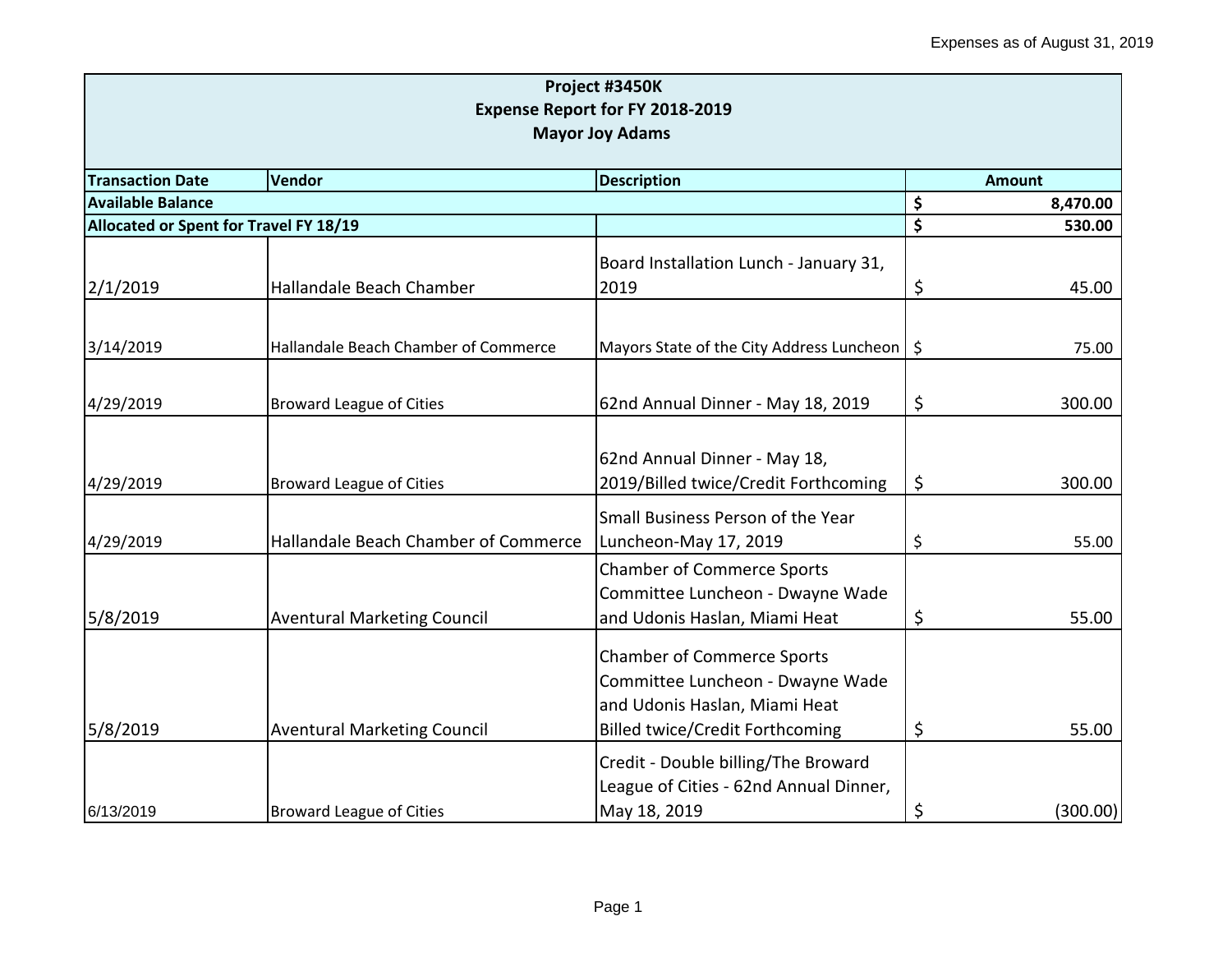| Project #3450K<br>Expense Report for FY 2018-2019<br><b>Mayor Joy Adams</b> |                                   |                                   |         |  |  |  |  |
|-----------------------------------------------------------------------------|-----------------------------------|-----------------------------------|---------|--|--|--|--|
| <b>Description</b><br><b>Transaction Date</b><br>Vendor<br><b>Amount</b>    |                                   |                                   |         |  |  |  |  |
|                                                                             |                                   |                                   |         |  |  |  |  |
|                                                                             |                                   |                                   |         |  |  |  |  |
|                                                                             |                                   | Credit/Billed twice - Chamber of  |         |  |  |  |  |
|                                                                             |                                   | Commerce Sports Committee         |         |  |  |  |  |
|                                                                             |                                   | Luncheon - Dwayne Wade and Udonis |         |  |  |  |  |
| 7/22/2019                                                                   | <b>Aventura Marketing Council</b> | Haslan, Miami Heat                | (55.00) |  |  |  |  |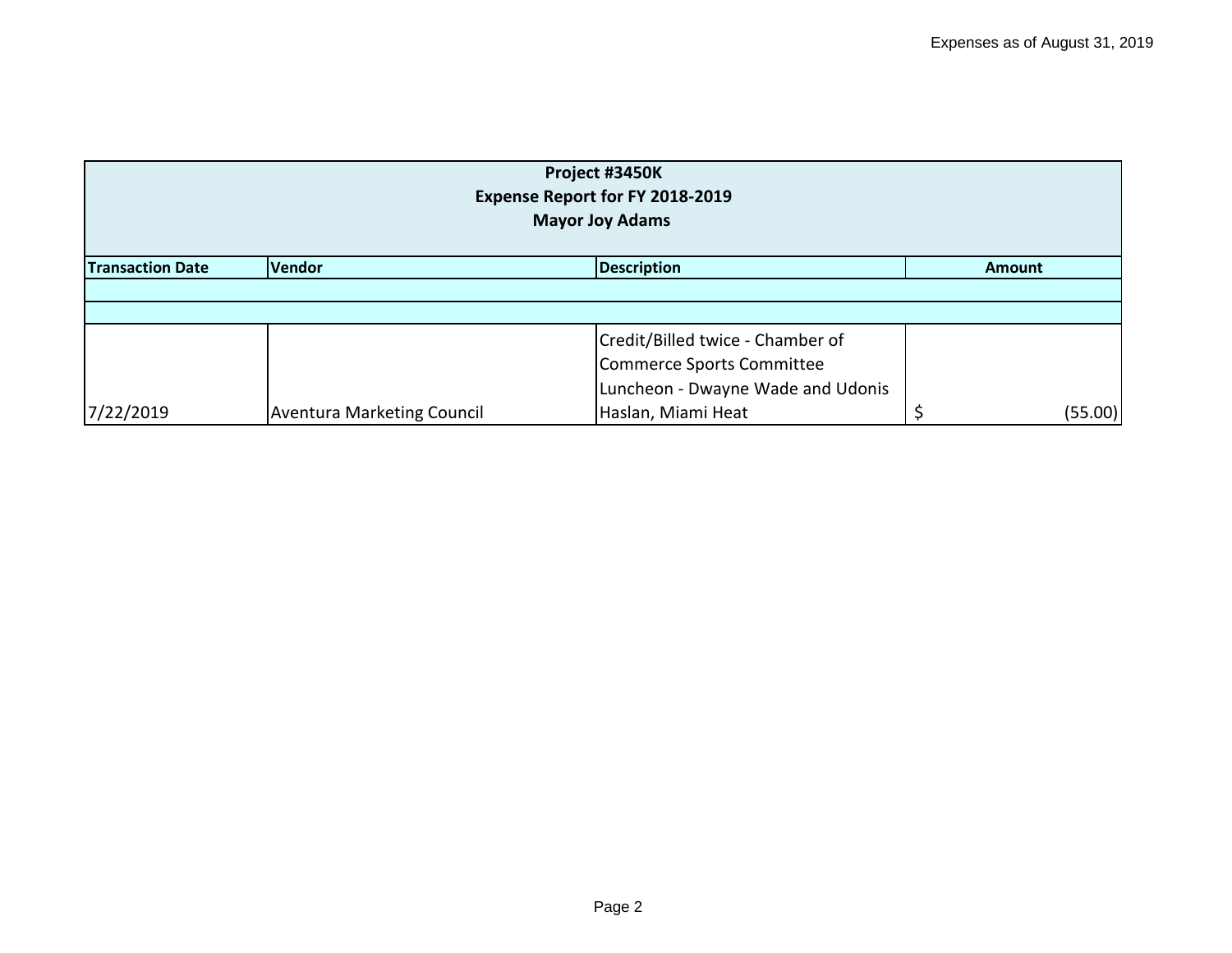| Project #3450L<br><b>Expense Report for FY 2018-2019</b><br>Vice Mayor Sabrina Javellana |                                                              |                                                                                                      |    |          |  |
|------------------------------------------------------------------------------------------|--------------------------------------------------------------|------------------------------------------------------------------------------------------------------|----|----------|--|
| <b>Transaction Date</b>                                                                  | <b>Description</b><br>Vendor                                 |                                                                                                      |    |          |  |
| <b>Available Balance</b>                                                                 |                                                              |                                                                                                      | \$ | 3,420.55 |  |
| Allocated or Spent for Travel FY 18/19                                                   |                                                              |                                                                                                      | \$ | 5,579.45 |  |
| 2/1/2019                                                                                 | Hallandale Beach Chambers                                    | Board Installation Lunch -<br>January<br>31, 2019                                                    | \$ | 45.00    |  |
| 2/3/2019                                                                                 | Young Elected Officials Womens<br>Conference, NY             | Expenses - February 3, 2019                                                                          | \$ | 193.79   |  |
| 2/22/2019                                                                                | <b>Equality Florida Institute</b>                            | <b>Donation-Educational Charity</b>                                                                  | \$ | 2,500.00 |  |
| 3/27/2019                                                                                | Eventbrite                                                   | 2019 Local Progress National Covening -<br>July 26, 2019 -July 27, 2019                              | \$ | 60.00    |  |
| 4/25/2019                                                                                | Florida League of Cities -<br>Legislative Action Days        | Legislative Action Days - Flight and<br>Expenses to Tallahassee, FL.<br>March<br>26 - March 27, 2019 | \$ | 506.28   |  |
| 5/16/2019                                                                                | <b>Broward League of Cities</b>                              | Annual Gala - May 18, 2019                                                                           | \$ | 150.00   |  |
| 5/16/2019                                                                                | Young Elected Officials Network<br><b>National Convening</b> | Conference August 1-4, 2019,<br>Intercontinental Hotel                                               | \$ | 50.00    |  |
| 6/4/2019                                                                                 | Legislative Policy Committee<br>Meeting - June 14, 2019      | Expenses                                                                                             | \$ | 252.27   |  |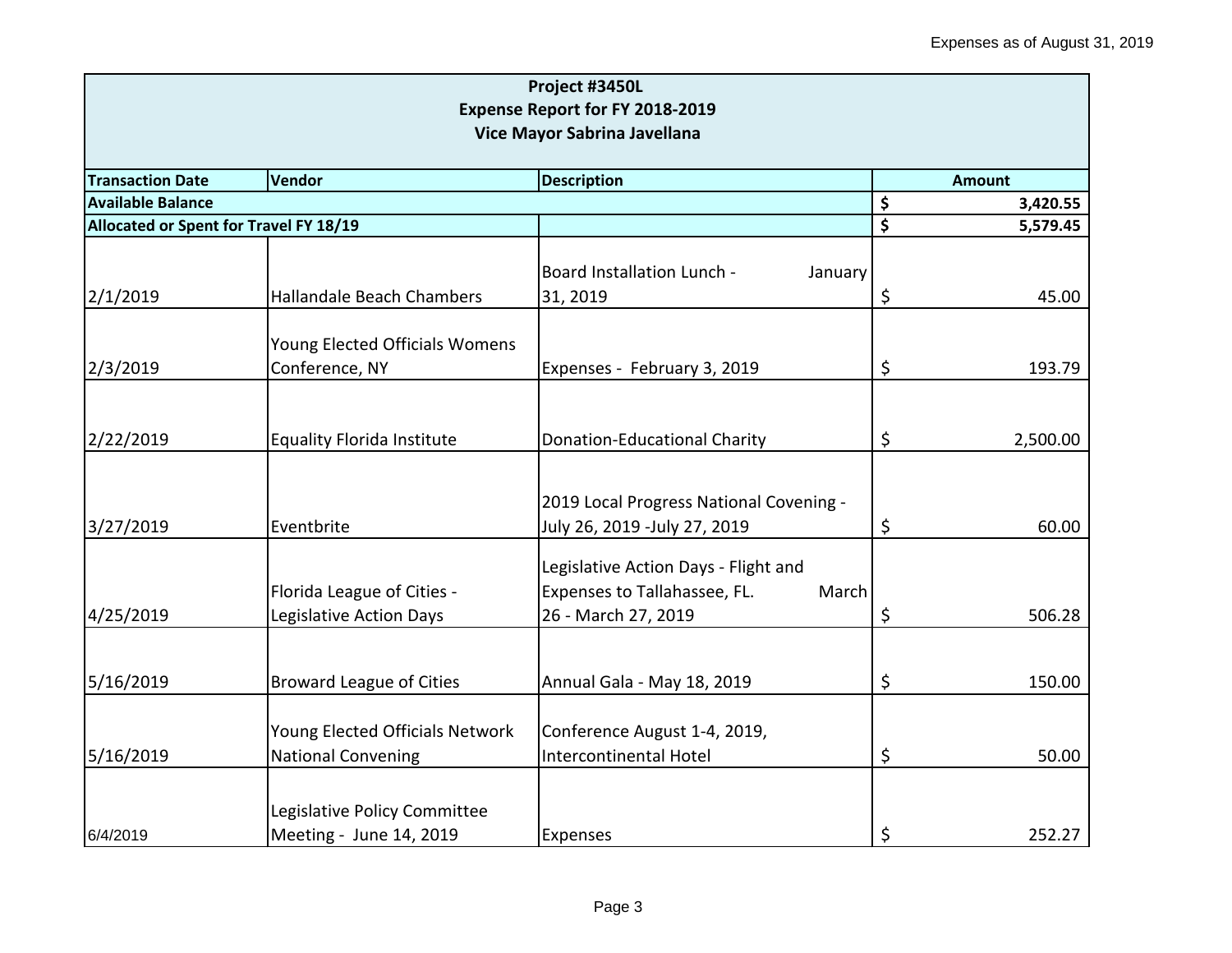| Project #3450L<br>Expense Report for FY 2018-2019<br>Vice Mayor Sabrina Javellana |                                                                                                    |                    |  |          |  |  |
|-----------------------------------------------------------------------------------|----------------------------------------------------------------------------------------------------|--------------------|--|----------|--|--|
| <b>Transaction Date</b>                                                           | Vendor                                                                                             | <b>Description</b> |  |          |  |  |
|                                                                                   | Local Progress National Convening<br>2019 - Detroit, MI July 26, 2019 -                            |                    |  |          |  |  |
| 8/13/2019                                                                         | July 27, 2019                                                                                      | <b>Expenses</b>    |  | 550.92   |  |  |
| 8/29/2019                                                                         | Florida League of Citites - 2019<br>Annual Conference - Orlando, Fl.<br>August 15- August 19, 2019 | <b>Expenses</b>    |  | 1,271.19 |  |  |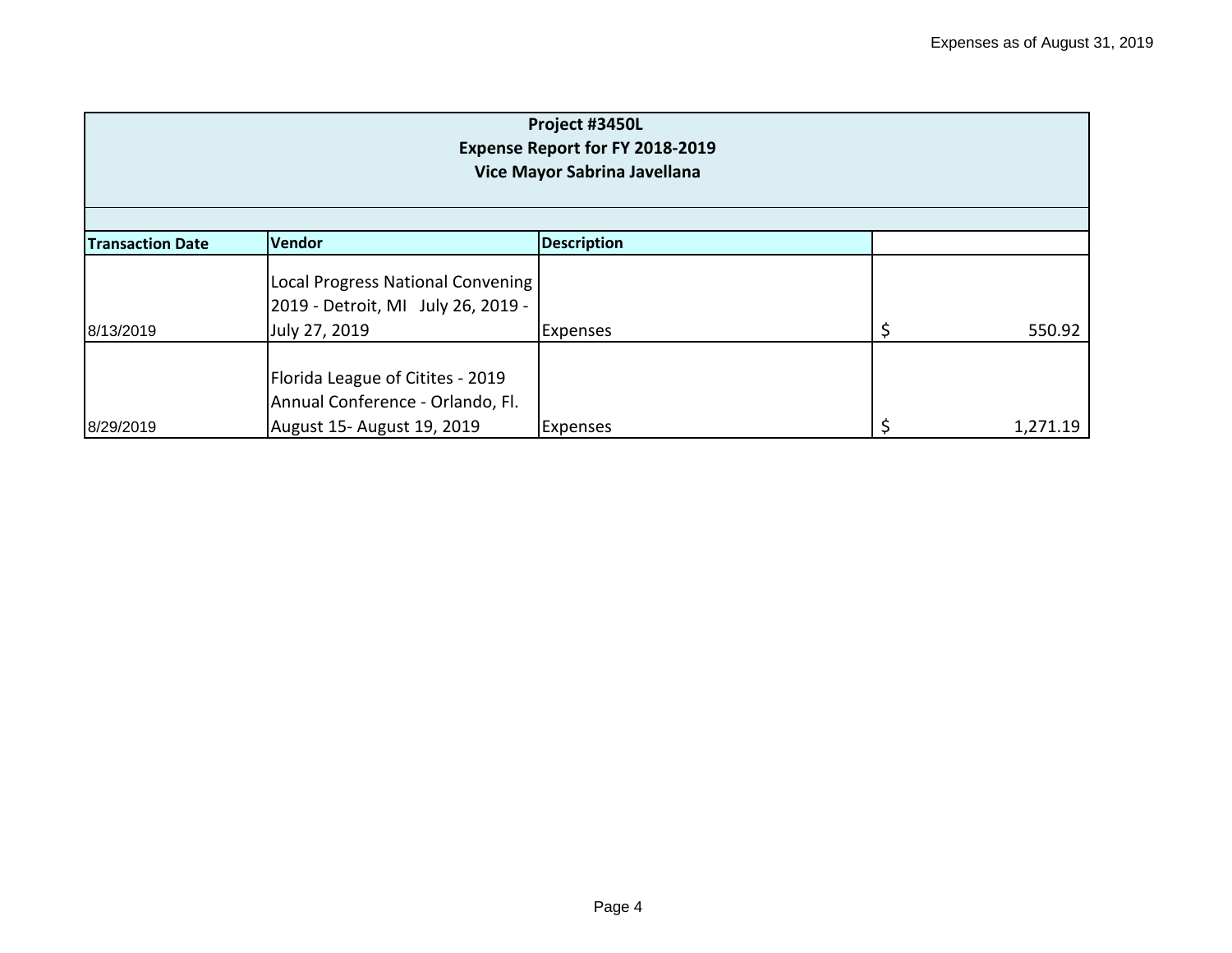|                                     |                                        | Project #3450E<br><b>Expense Report for FY 2018-2019</b>                 |    |           |  |
|-------------------------------------|----------------------------------------|--------------------------------------------------------------------------|----|-----------|--|
| <b>Commissioner Michele Lazarow</b> |                                        |                                                                          |    |           |  |
| <b>Transaction Date</b>             | Vendor                                 | <b>Description</b>                                                       |    | Amount    |  |
| <b>Available Balance</b>            |                                        |                                                                          | \$ | 8,055.70  |  |
|                                     | Allocated or Spent for Travel FY 18/19 |                                                                          |    | 944.30    |  |
|                                     | Trip to Tallahase, FL. March 11-       |                                                                          |    |           |  |
| 1/10/2019                           | 14, 2019                               | Flight to Tallahassee, FL                                                | \$ | 324.76    |  |
|                                     |                                        | Credit - Commissioner Lazarow from                                       |    |           |  |
|                                     |                                        | Silver Airways - from Cancelled flight to                                |    |           |  |
|                                     |                                        | Tallahasse, Fl. Commissioner returned                                    |    |           |  |
| 1/10/2019                           | <b>Silver Airlines</b>                 | the funds to the City via Check # 0098                                   |    | (5324.76) |  |
|                                     | Trip to Tallahase, FL. March 11-       |                                                                          |    |           |  |
| 3/31/2019                           | 14, 2019                               | Car Rental to Tallahassee, FL                                            |    | \$228.82  |  |
|                                     |                                        | Trip to Tallahase, FL. March 11- Credit - Car Rental to Tallahassee, FL. |    |           |  |
| 3/31/2019                           | 14, 2019                               | Trip cancelled                                                           |    | (5228.82) |  |
|                                     |                                        | Trip to the Capitol - Meet with legislators                              |    |           |  |
|                                     |                                        | regarding multiple preemption bills. April                               |    |           |  |
| 4/30/2019                           | <b>Expense Reimbursement</b>           | 7-April 10, 2019                                                         | \$ | 944.30    |  |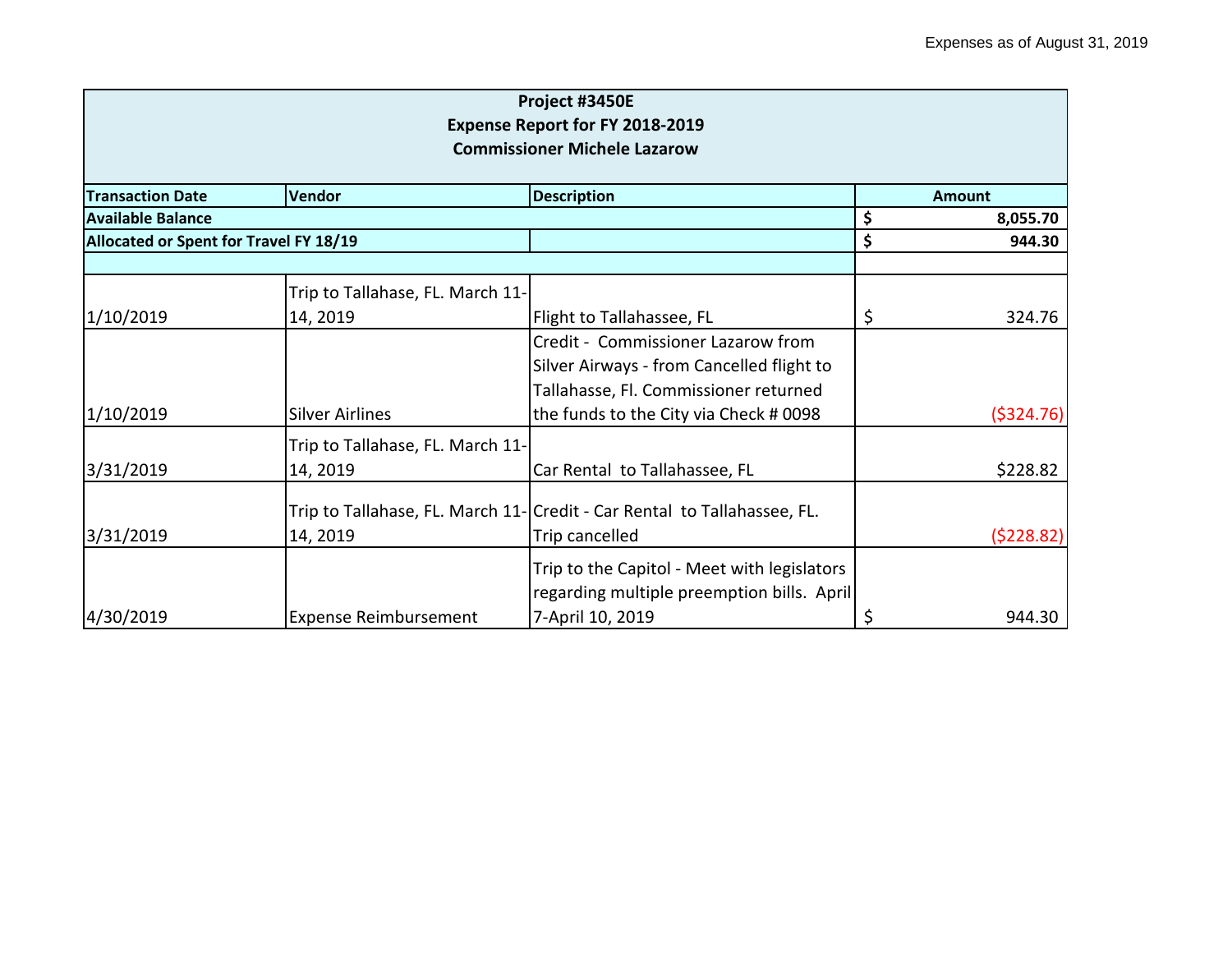|                                                                              |                                                   | Project #3450H                                                                                                         |                                 |          |
|------------------------------------------------------------------------------|---------------------------------------------------|------------------------------------------------------------------------------------------------------------------------|---------------------------------|----------|
| <b>Expense Report for FY 2018-2019</b><br><b>Commissioner Annabelle Taub</b> |                                                   |                                                                                                                        |                                 |          |
| <b>Transaction Date</b>                                                      | <b>Amount</b>                                     |                                                                                                                        |                                 |          |
| <b>Available Balance</b>                                                     |                                                   |                                                                                                                        | \$                              | 2,337.74 |
| Allocated or Spent for Travel FY 18/19                                       |                                                   |                                                                                                                        | $\overline{\boldsymbol{\zeta}}$ | 6,662.26 |
| 10/1/2018                                                                    | South Florida Idea Exchange -<br>November 8, 2018 | <b>Full Program</b>                                                                                                    | $\zeta$                         | 95.00    |
| 11/9/2018                                                                    | Florida Priority Summit -<br>November 14, 2018    | Summit                                                                                                                 | \$                              | 186.90   |
| 1/23/2019                                                                    | Paws 2 Care Coalition                             | Donation                                                                                                               | $\zeta$                         | 3,000.00 |
| 2/11/2019                                                                    | American Airlines                                 | Flight to Washington, D.C. February<br>15-16, 2019, Meet with Venezualian<br>Leaders                                   | $\zeta$                         | 520.36   |
| 4/15/2019                                                                    | Israeli American Council                          | Staff to generate a check for \$2500<br>from the Commissioner's travel<br>account for the Israeli American<br>Council. | $\zeta$                         | 2,500.00 |
| 7/17/2019                                                                    | <b>Budget Transfer</b>                            | <b>Budget Transfer - Funds to cover</b><br>transaction for food for the Town<br>Hall meeting                           | \$                              | 61.00    |
| 7/18/2019                                                                    | <b>Broward College</b>                            | <b>Grant Writing Suite -</b><br>Class<br>July 17, 2019                                                                 | \$                              | 299.00   |